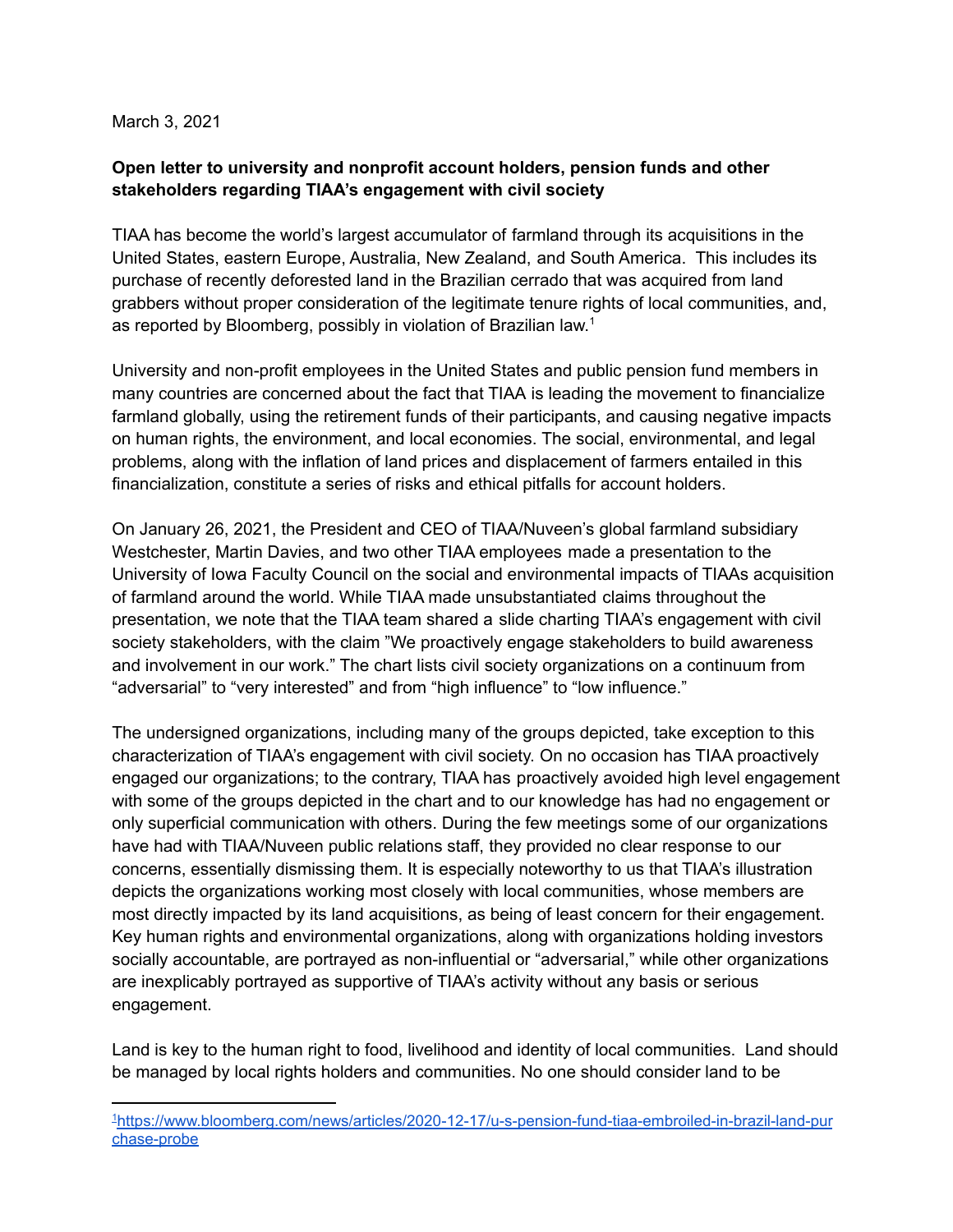primarily a financial instrument. Governments should guarantee legitimate tenure rights in line with the Guidelines on the Responsible Governance of Tenure (VGGTs) agreed upon by the UN member states in the Committee on World Food Security, and TIAA should not undermine land rights or human rights as defined in the Guidelines.<sup>2</sup>

Sincerely,

AATR - Rural Workers' Lawyers Association (Brazil) ActionAid International American Anthropological Association (AAA) As You Sow Comissão Pastoral da Terra (CPT-Brazil) Farm and Ranch Freedom Alliance Farms Not Arms Family Farm Defenders Federation of Community Forestry Users Nepal FIAN International FIAN Sweden Friends of the Earth US Grassroots International GRAIN Greenpeace USA Iowa Citizens for Community Improvement Maryknoll Office for Global Concerns National Family Farm Coalition North American Congress on Latin America (NACLA) Northeast Organic Farming Association-Interstate Council Northeast Organic Farming Association of Vermont Northwest Atlantic Marine Alliance Oxfam America Peace Roots Alliance Presbyterian Hunger Program Rede Social Justiça e Direitos Humanos Rural Coalition Rural Vermont Society for the Anthropology of Lowland South America

## **For Further Information**

Trader Cargill, pension fund TIAA linked to land grabs in Brazil's Cerrado. Mongabay. February 3, 2021. [https://news.mongabay.com/2021/02/trader-cargill-pension-fund-tiaa-linked-to-land-grabs-in-brazils-cerra](https://news.mongabay.com/2021/02/trader-cargill-pension-fund-tiaa-linked-to-land-grabs-in-brazils-cerrado/) [do/](https://news.mongabay.com/2021/02/trader-cargill-pension-fund-tiaa-linked-to-land-grabs-in-brazils-cerrado/)

<sup>2</sup> <https://www.foodsovereignty.org/peoples-manual-vggt/>